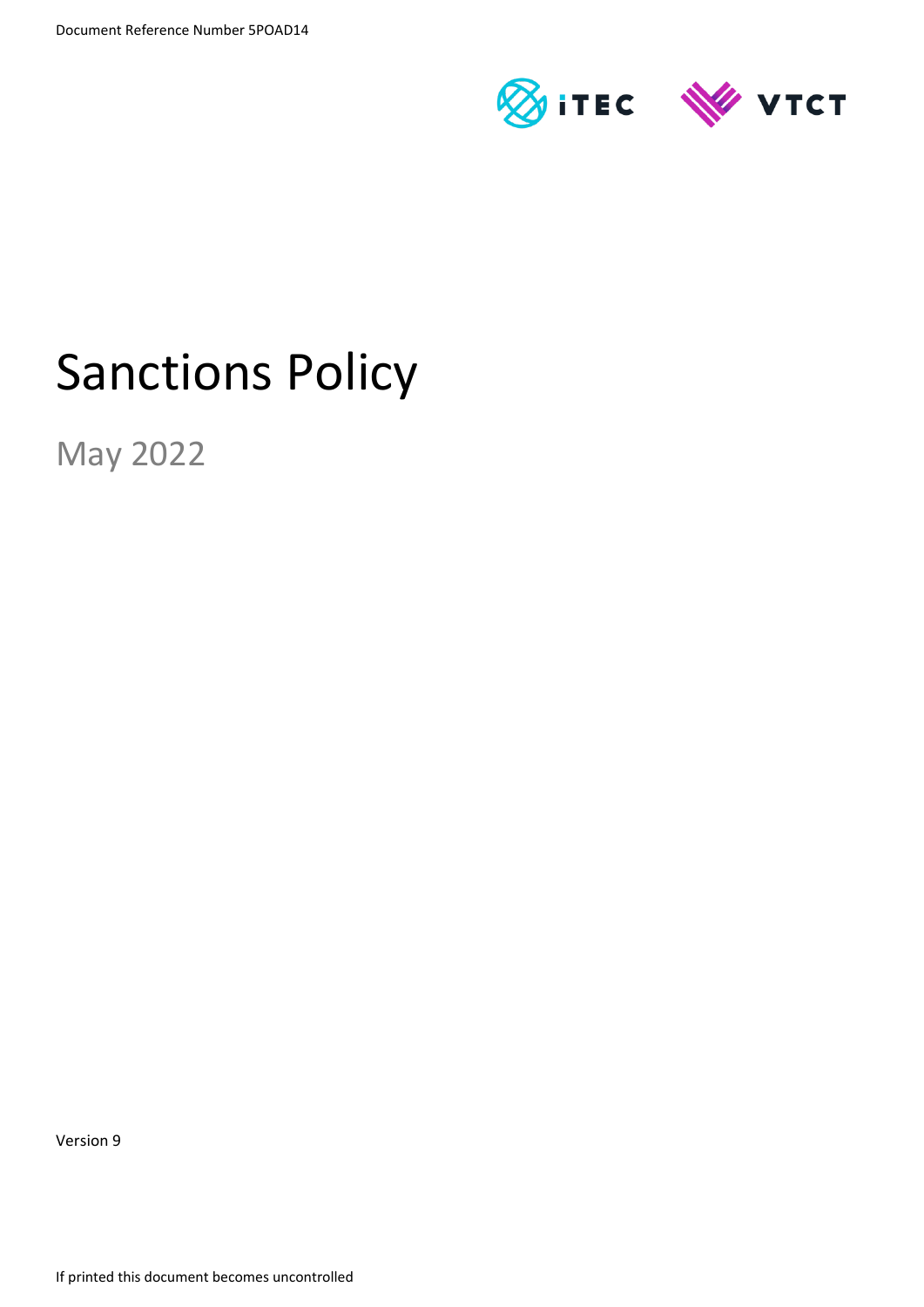

## **Contents**

|    | 1.1.     |  |
|----|----------|--|
|    | 1.2.     |  |
|    | 1.3.     |  |
|    | 1.4.     |  |
|    | 1.5.     |  |
|    | 1.5.1.   |  |
|    | 1.5.1.1. |  |
|    | 1.5.2.   |  |
|    | 1.6.     |  |
|    | 1.6.1.   |  |
|    |          |  |
|    | 2.1.     |  |
|    | 2.1.1.   |  |
|    | 2.2.     |  |
|    | 2.3.     |  |
| 3. |          |  |
|    |          |  |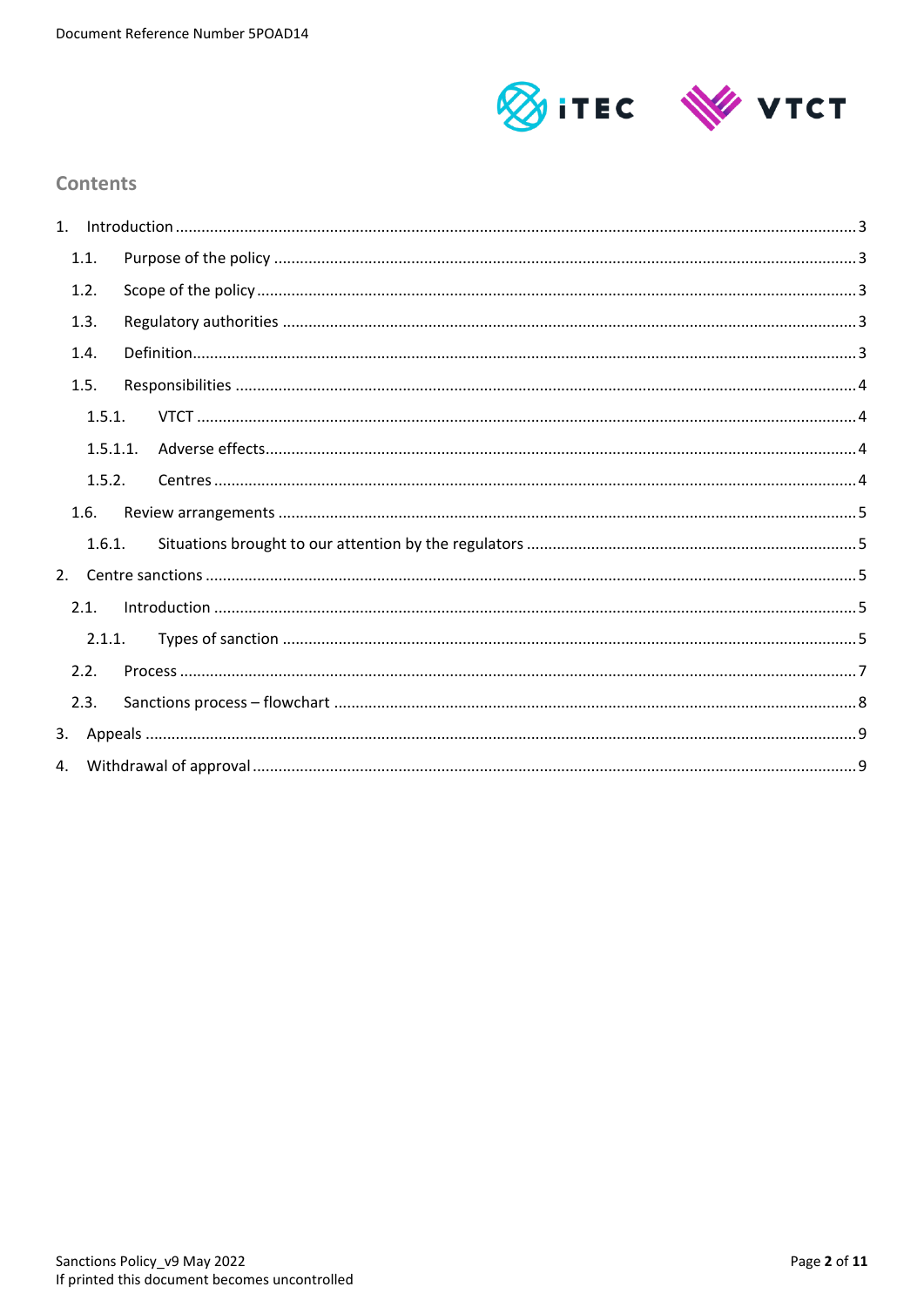

# <span id="page-2-0"></span>**1. Introduction**

# <span id="page-2-1"></span>**1.1. Purpose of the policy**

All approved centres have a written and enforceable centre agreement with VTCT, setting out all the requirements centres must meet to retain their approval status, in order to offer ITEC or VTCT qualifications.

This policy sets out the sanctions that VTCT may apply to centres, their staff or learners, where they are suspected of having, or are known to have failed to adhere to the Centre Agreement and related policies and procedures.

The policy informs centres about the awarding organisation's approach to sanctions, the types of sanctions which may be imposed and the related process for applying and removing them.

This policy should be read in conjunction with the following related policies and procedures:

- Malpractice and Maladministration Policy and Procedure (including the COVID 19 Addendum);
- Plagiarism, Collusion and Cheating Policy;
- Adverse Effects Policy;
- Complaints Policy and Procedures (including the COVID 19 Addendum);
- External Whistleblowing Policy and Procedures;
- Conflict of Interest Policy and Procedures;
- Policy for the Withdrawal of Approval.

## <span id="page-2-2"></span>**1.2. Scope of the policy**

The Sanctions Policy applies to all VTCT and ITEC qualifications. VTCT and ITEC customers, being learners who are taking or have taken VTCT and ITEC assessments, and personnel with responsibilities for managing, delivering, assessing and quality assuring qualifications in centres, approved to offer VTCT or ITEC qualifications, should be made aware of this policy. It is also provided for awarding organisation personnel to support the consistent application of sanctions.

## <span id="page-2-3"></span>**1.3. Regulatory authorities**

This policy addresses the requirements of the relevant regulatory authorities' criteria.

## <span id="page-2-4"></span>**1.4. Definition**

Sanctions are the penalties which may be applied by an awarding organisation against a centre, its staff or learner(s) suspected of or proven to have not complied with the terms of the Centre Agreement. Examples of non-compliance and related sanctions are set out in the table in section 2.1.1.

VTCT will impose sanctions when necessary in order to: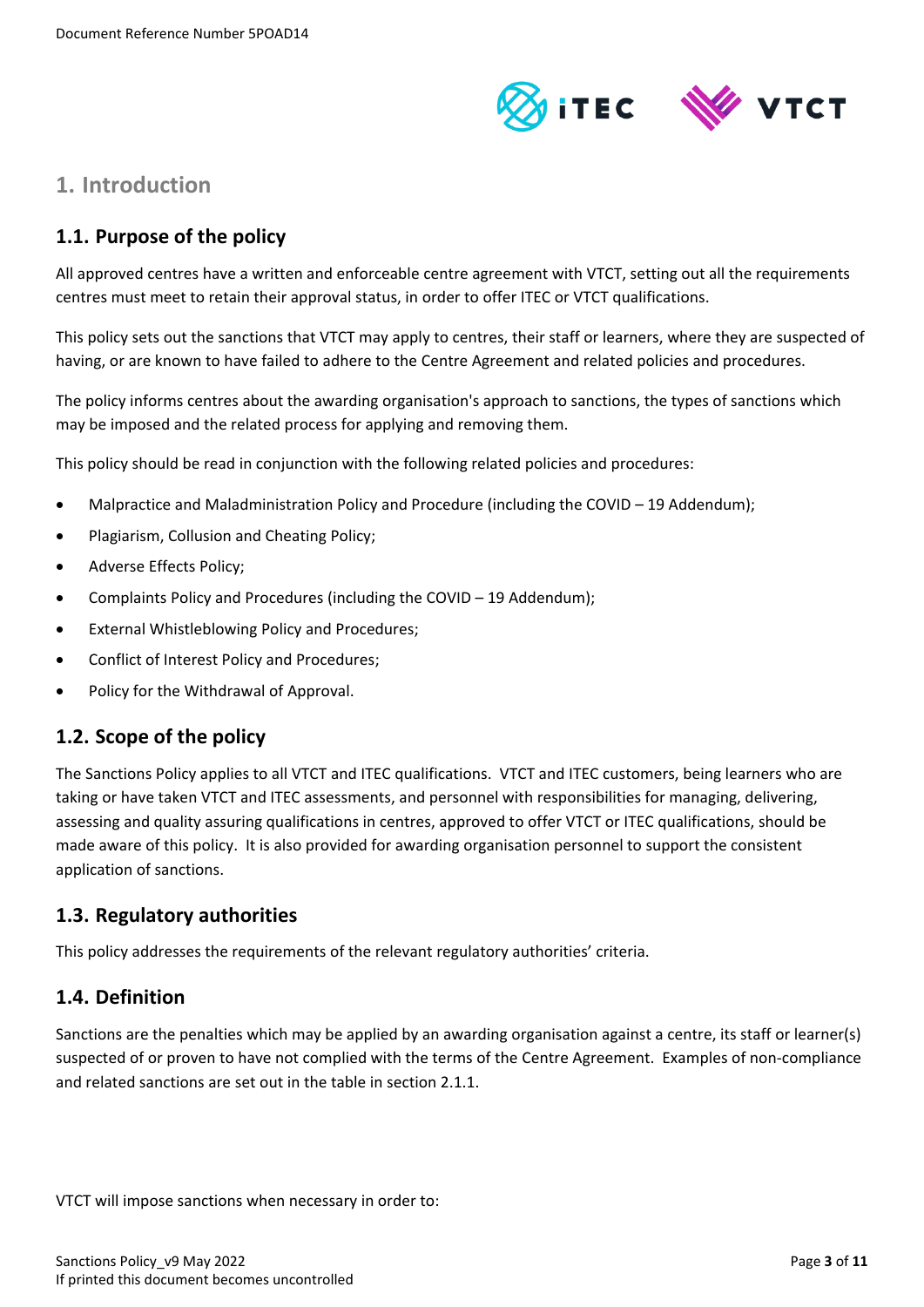

- minimise the risk to the integrity of all aspects of the awarding functions, and the standard of VTCT qualifications;
- create the opportunity in relevant cases to investigate potential malpractice and/or maladministration;
- minimise the risk to learners;
- preserve the integrity of the awarding organisation.

In particular, VTCT is required to consider risks posed by adverse effects as defined by the regulators (see section 1.5.1.1 below), malpractice and maladministration. Sanctions may be placed especially in relation to these factors.

## <span id="page-3-0"></span>**1.5. Responsibilities**

#### <span id="page-3-1"></span>**1.5.1. VTCT**

VTCT is responsible for monitoring compliance with the Centre Agreement and taking appropriate action when this is suspected or known not to be the case.

VTCT is required to consider risks posed by adverse effects, malpractice and maladministration. Sanctions may be placed in relation to these areas.

Should VTCT fail to meet its obligations, including those relating to the notification of adverse effects and in relation to malpractice and maladministration, VTCT is required to notify the relevant regulators.

#### <span id="page-3-2"></span>**1.5.1.1. Adverse effects**

Attention is drawn to VTCT obligations to consider risks caused by adverse effects, defined as follows:

*"An act, omission, event, incident or circumstance has an Adverse Effect if it;*

*(a) Gives rise to prejudice to Learners or potential Learners; or*

*(b) Adversely affects –*

*I. The ability of the awarding organisation to undertake the development, delivery or award of qualifications in accordance with regulatory requirements,*

*II. The standards of qualifications which the awarding organisation makes available or proposes to make available, or*

*III. Public confidence in qualifications".*

When VTCT imposes a sanction on a centre or learner, the relevant regulator and other awarding organisations may be notified.

#### <span id="page-3-3"></span>**1.5.2. Centres**

The centre must ensure that all staff involved in the management, assessment and quality assurance of VTCT and ITEC qualifications, and learners taking these qualifications are fully aware of the contents of the policy and the possible consequences if the centre, an individual member of staff, contractor or registered learner fails to comply with the requirements specified by VTCT and ITEC in relation to the delivery of its qualifications.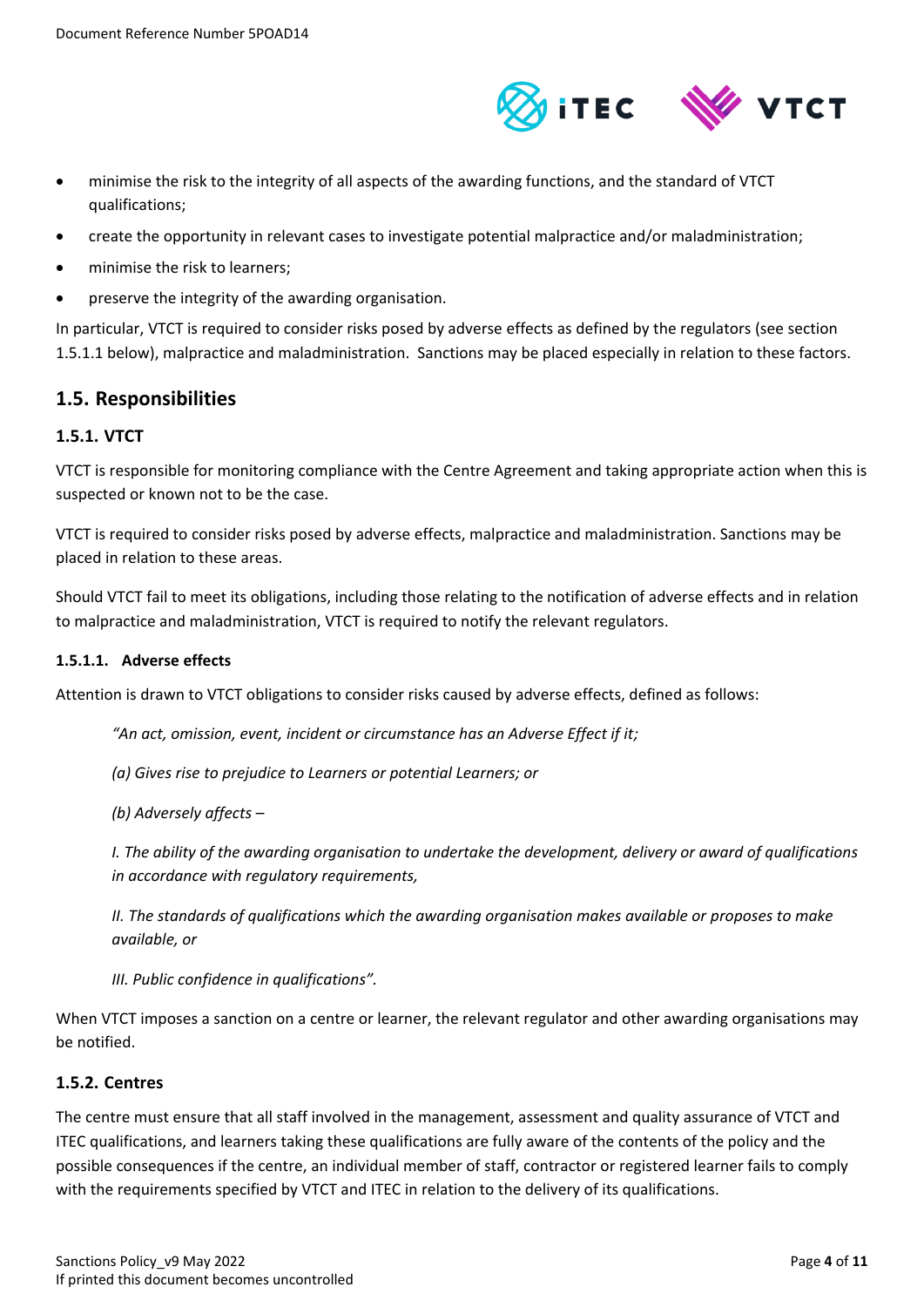

The Centre Agreement sets out the specific duty not to put the awarding organisation in breach of its ability to fulfil its regulatory obligations. It is therefore important that possible and actual adverse effects (see section 1.3.1) and suspected or actual malpractice and/or maladministration are notified to VTCT immediately and dealt with in line with the policy and procedures

## <span id="page-4-0"></span>**1.6. Review arrangements**

This policy is reviewed annually as part of VTCT's self-evaluation activity, which considers customer and regulatory feedback and good practice guidance, changes in VTCT's practices, actions from the regulators, changes in legislation, or trends identified from previous cases.

In addition, this policy may be updated following consideration of operational feedback to ensure VTCT's arrangements for imposing sanctions remain effective.

### <span id="page-4-1"></span>**1.6.1. Situations brought to our attention by the regulators**

Where the regulators notify VTCT of failures that have been discovered in the assessment methodology of another awarding organisation, VTCT will review whether a similar failure could affect the assessment methodology and arrangements of VTCT and/or ITEC qualifications.

# <span id="page-4-2"></span>**2. Centre sanctions**

## <span id="page-4-3"></span>**2.1. Introduction**

VTCT aims to work with its approved centres in a supportive way. The approach to how VTCT supports its centres is set out in the Centre Handbook. If a need for improvement in centre practice is identified, VTCT will work with the centre to make those improvements, usually through the implementation and monitoring of an action plan. Whilst this approach aims to prevent situations arising which would warrant the need for sanctions, failure to address the actions adequately may make this necessary.

## <span id="page-4-4"></span>**2.1.1. Types of sanction**

VTCT may impose one or more of the following sanctions at either qualification or centre level (including any site). Sanctions will be appropriate for the type and seriousness of the related issue, taking into consideration the actual or potential risk to VTCT or ITEC qualifications and awarding functions:

- removal of direct claims status;
- temporary suspension of registration and/or certification;
- withdrawal of approval (for a centre or a qualification/more than one qualification).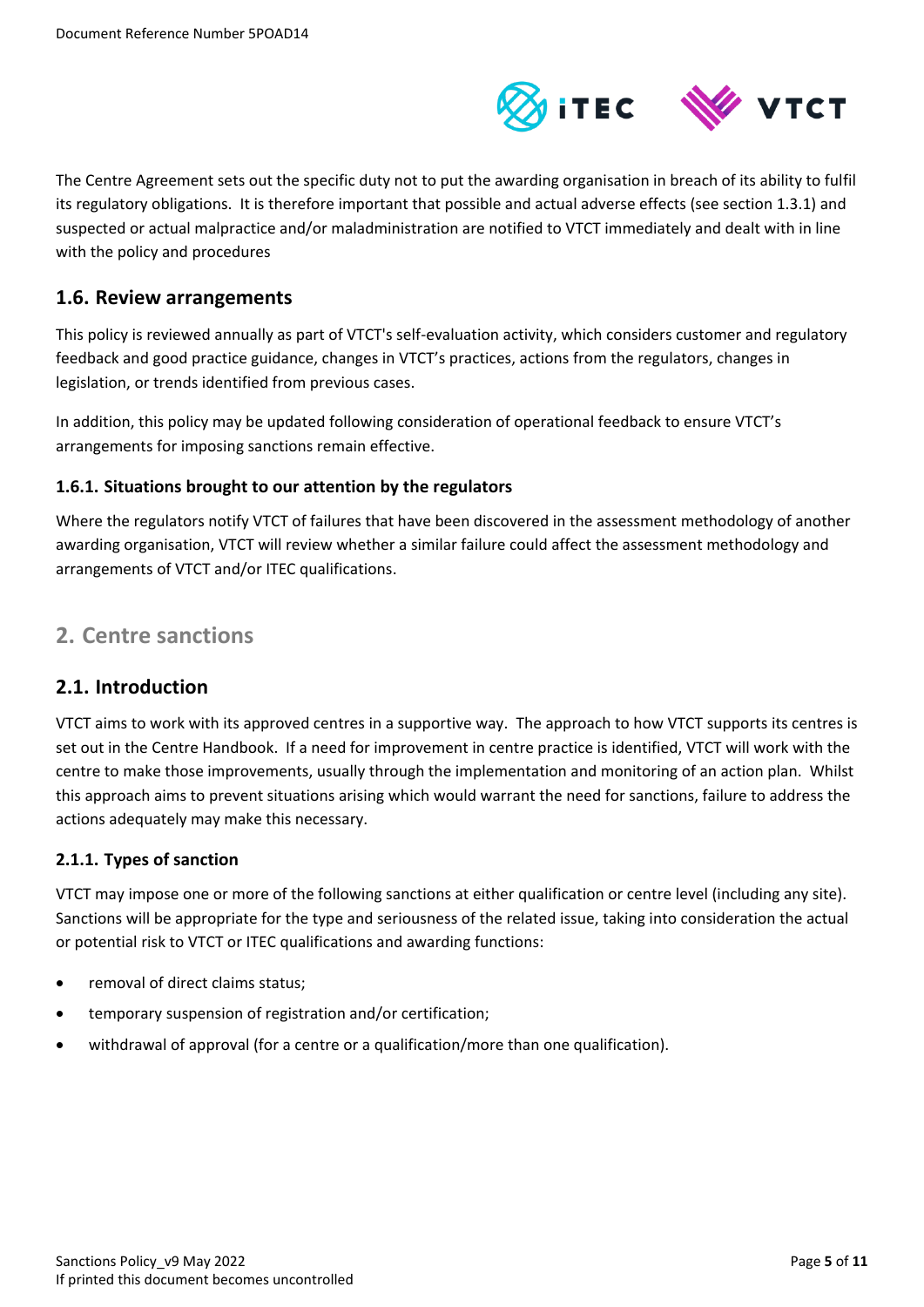

Examples of issues and the sanctions which may be applied are given in the table below:

| <b>Issue</b>                                                                                                          | <b>Sanctions</b>                                                                        |
|-----------------------------------------------------------------------------------------------------------------------|-----------------------------------------------------------------------------------------|
| Non-payment of invoices within payment terms                                                                          | Temporary suspension of registration<br>Withdrawal of approval                          |
| Failure to maintain standards in relation to assessment<br>or internal quality assurance                              | Removal of direct claim status<br>Temporary suspension                                  |
| Failure to co-operate with investigations or provide<br>access to VTCT or regulators for the purpose of<br>monitoring | Temporary suspension<br>Withdrawal of approval                                          |
| Failure to comply with VTCT/ITEC's requirements<br>relating to registering and enrolling learners                     | Temporary suspension for certification<br>Withdrawal of approval                        |
| Failure to communicate with VTCT                                                                                      | Removal of direct claim status<br>Temporary suspension<br>Withdrawal of approval        |
| Significant faults in assessment or internal quality<br>assurance arrangements                                        | Temporary suspension<br>Withdrawal of approval                                          |
| Failure to implement actions set by VTCT                                                                              | Removal of direct claim status<br>Temporary centre suspension<br>Withdrawal of approval |
| Insufficient qualified and occupationally competent staff,<br>as required for ITEC or VTCT qualification delivery     | Removal of direct claim status<br>Temporary suspension<br>Withdrawal of approval        |

Where a centre has multiple approved sites VTCT may impose sanctions either at a specific site where risk has been identified or across all of the centre's approved sites, should VTCT deem that the nature of the risk warrants this action.

Where multiple centres utilise the facilities of a single venue, such as in various sub-contracting arrangements, VTCT may impose sanctions across all approved centres which utilise that venue, if the nature of the risk identifies this as an appropriate action.

**When inadequate action has been taken by the centre in response to a sanction, VTCT may increase the sanctions imposed. Persistent inadequate action may result in the withdrawal of approval.**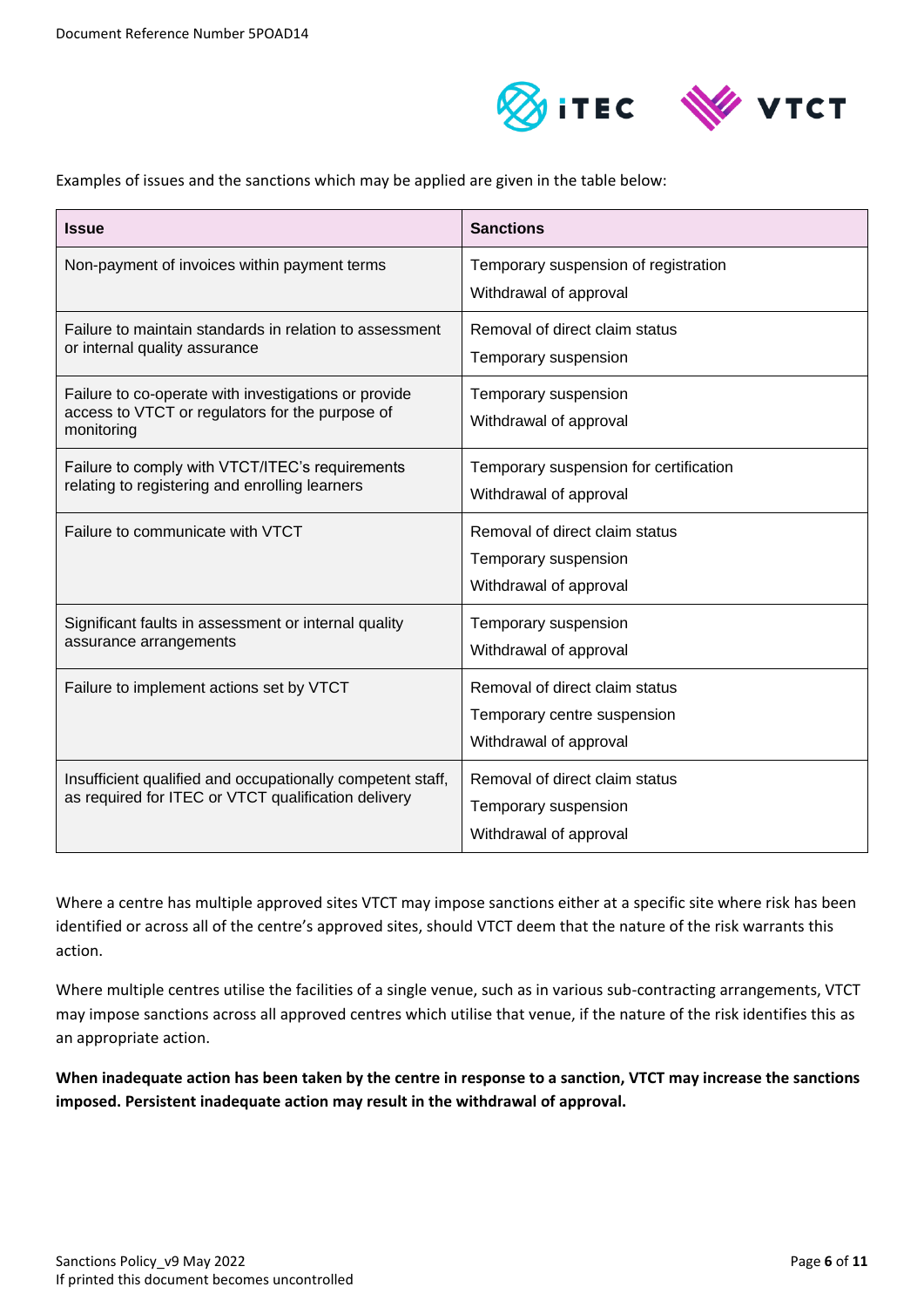

## <span id="page-6-0"></span>**2.2. Process**

- 1. Decisions relating to the imposition of sanctions are reviewed by the appropriate VTCT personnel.
- 2. VTCT will apply the sanction and notify the head of centre and/or other relevant centre staff in writing providing:
	- details of the sanction being applied;
	- the reason for the sanction (including any related investigation);
	- the terms of the sanction, (e.g. date, length, qualification/unit affected);
	- any action the centre or any individual must take as a result of the sanction, together with a timescale for the action.
- 3. VTCT may notify the relevant regulator(s) and other awarding organisations of the sanction imposed. The need to do so usually occurs when the sanction relates to suspected or proven malpractice or maladministration.
- 4. If a centre disagrees with the decision, it may wish to appeal against it or lodge a complaint. See section 3 below.
- 5. Failure to comply with a sanction is likely to result in further, more punitive sanctions being imposed.
- 6. If the matter remains unresolved VTCT may withdraw qualification approval and ultimately centre approval status.
- 7. VTCT will take steps to ensure that any learners affected by a particular sanction are adequately supported at all stages.
- 8. VTCT will conduct any related investigation. The outcome of an investigation may lead to a modification of any sanction to a less or more severe one, or to its removal.
- 9. At any stage in the process and at its conclusion VTCT may update the relevant regulator(s) and any awarding organisations who were alerted to the sanctions when applied.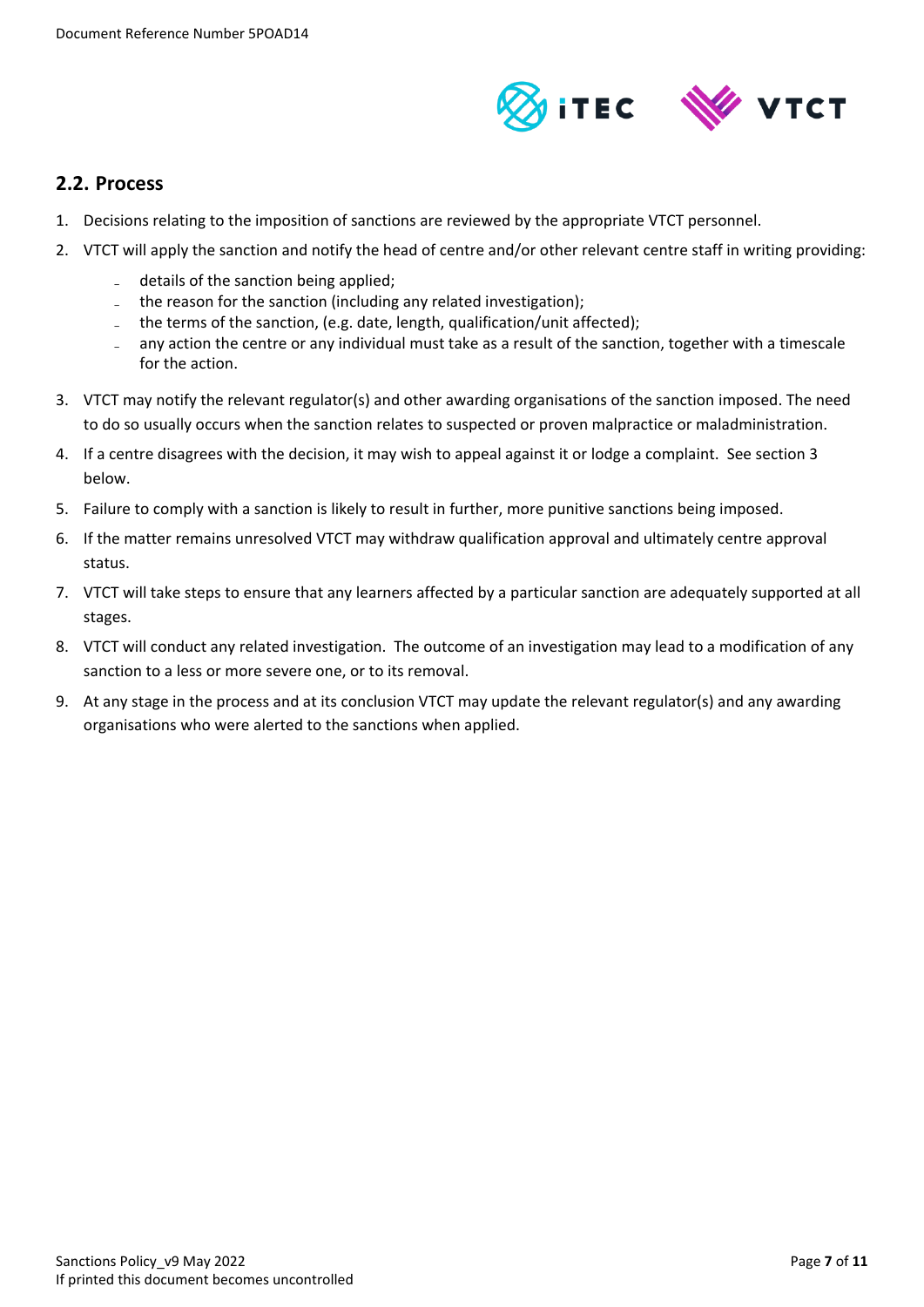

# <span id="page-7-0"></span>**2.3. Sanctions process – flowchart**

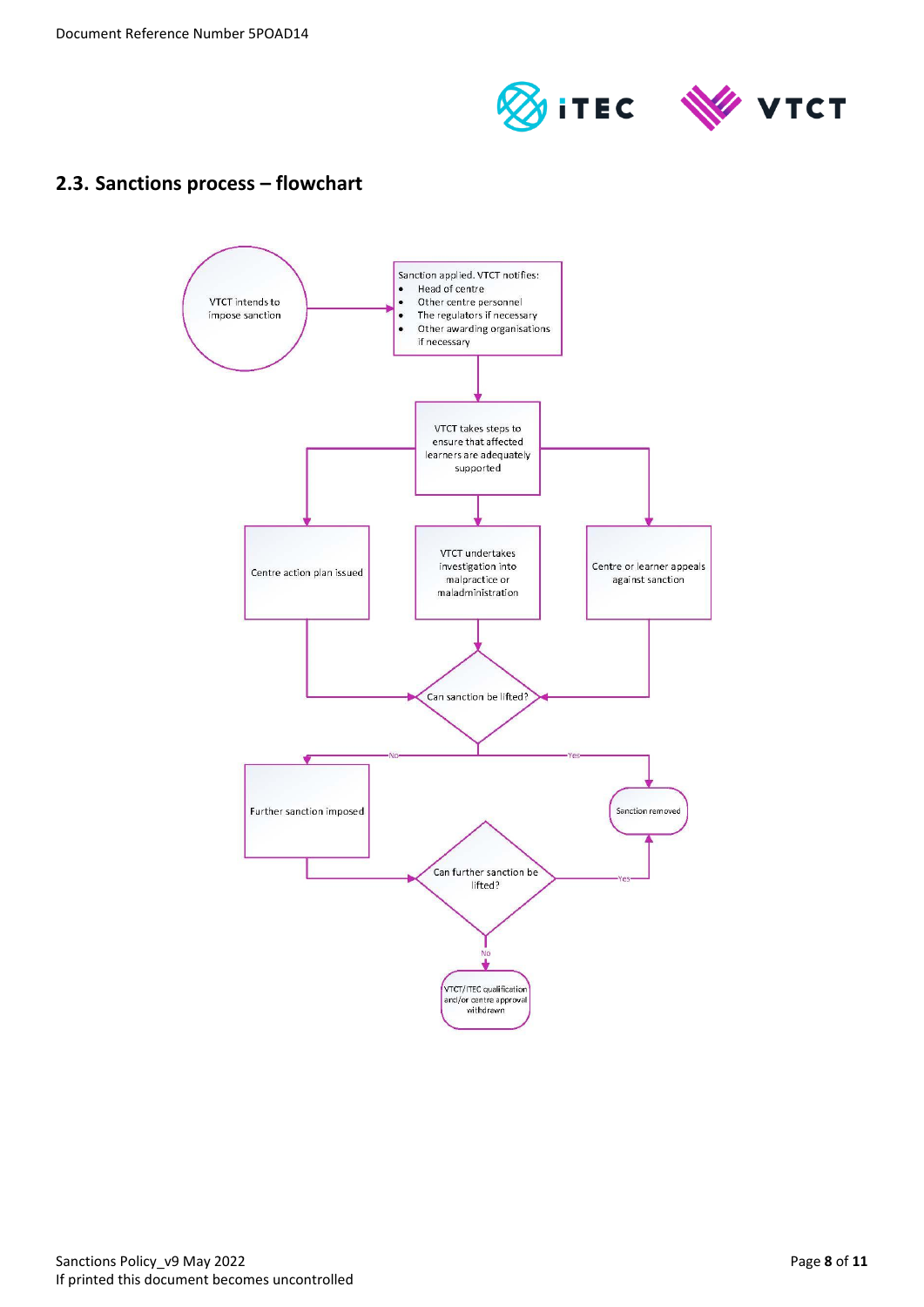

# <span id="page-8-0"></span>**3. Appeals**

If a centre considers that a sanction has been imposed unnecessarily, the centre may appeal against the decision to impose a sanction by putting their appeal in writing in a timely manner t[o qualityassurance@vtct.org.uk.](mailto:qualityassurance@vtct.org.uk)

The appellant should submit a report to the Chief Academic Officer setting out the reasons for the appeal, together with any supporting evidence, as soon as possible and no later than 15 working days after the date of receipt of the decision. Please note that appeal applications without supporting evidence will not be accepted.

- VTCT will:
	- consider if it will accept the appeal and notifies the appellant of this decision, normally within 10 working days of receipt of the appeal;
	- if it accepts the appeal, arrange for a panel comprising a minimum one senior manager and an independent person to review the case and come to a decision, normally within 20 working days of receipt of the appeal.
- If it is not possible to complete the review within 20 working days, VTCT will notify the appellant of the expected timescale.
- Possible outcomes are as follows:
	- $-$  the appeal is not upheld:
	- the decision has been judged to be unreasonable, and has been removed or changed;
	- procedures were judged to have not been applied consistently, properly or fairly. The subsequent decision is reviewed and revised accordingly.
- The panel's decision is final and completes the internal appeals procedures. No further appeal will be accepted.
- If an appellant wishes to take the matter further they may consider contacting the relevant regulator(s). The regulators would require evidence that the appellant had exhausted VTCT's own appeals procedure as set out above prior to taking this step.

# <span id="page-8-1"></span>**4. Withdrawal of approval**

Centres should note VTCT's **Withdrawal of Approval Policy.**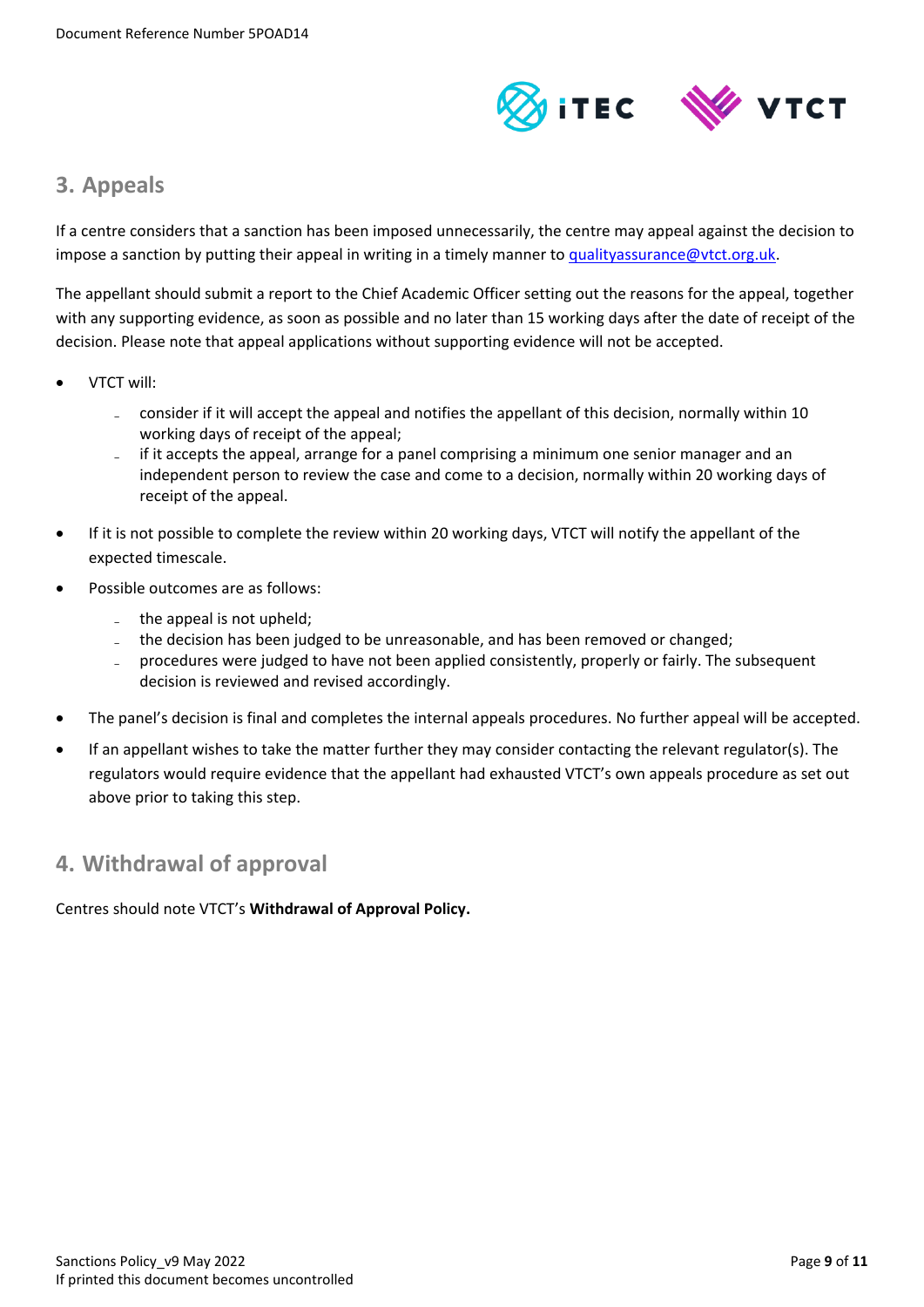

## Document amendment history page

| <b>Version</b> | <b>Document Owner</b>                | <b>Issue Date</b> | <b>Changes</b>                                                            | Role                                       |
|----------------|--------------------------------------|-------------------|---------------------------------------------------------------------------|--------------------------------------------|
| v3.1           | Quality and<br>Processing<br>Manager | 02/02/2018        | New policy                                                                | <b>Quality and Processing</b><br>Manager   |
| V <sub>4</sub> | Quality and<br>Processing<br>Manager | 02/02/2018        | Formatted and new branding<br>template                                    | <b>Qualifications Manager</b>              |
| v <sub>5</sub> | Head of Quality                      | 05/03/2019        | Formatted and new branding<br>template                                    | <b>Compliance Manager</b>                  |
| v6             | Head of Quality                      | 19/06/2019        | Additional paragraphs in section<br>2.1.1                                 | <b>Compliance Manager</b>                  |
| v7             | Quality Lead                         | 16/03/2021        | Review and minor wording<br>amendments for consistency across<br>policies | <b>Quality Assurance</b><br>Administrator  |
| v8             | <b>Quality Lead</b>                  | 19/03/2021        | Updated appeal process                                                    | <b>Product and Regulation</b><br>Manager   |
| V <sub>9</sub> | <b>Head of Standards</b>             | 10/05/2022        | Update owner                                                              | <b>Quality Assurance</b><br>Admiinistrator |

#### Document Review

| <b>Role</b>                              | <b>Review Status</b> |
|------------------------------------------|----------------------|
| <b>Quality and Processing</b><br>Manager | New policy           |
| <b>Head of Quality</b>                   |                      |
| Quality Lead                             | Reviewed             |
| <b>Chief Academic Officer</b>            | Reviewed             |
| <b>Head of Standards</b>                 | Reviewed             |

#### Document Owner

| <b>Document Owner</b> | Document shared with                                   |
|-----------------------|--------------------------------------------------------|
| Head of Quality       | National Business Development Manager, Head of Finance |
| <b>Quality Lead</b>   |                                                        |
| Head of Standards     |                                                        |